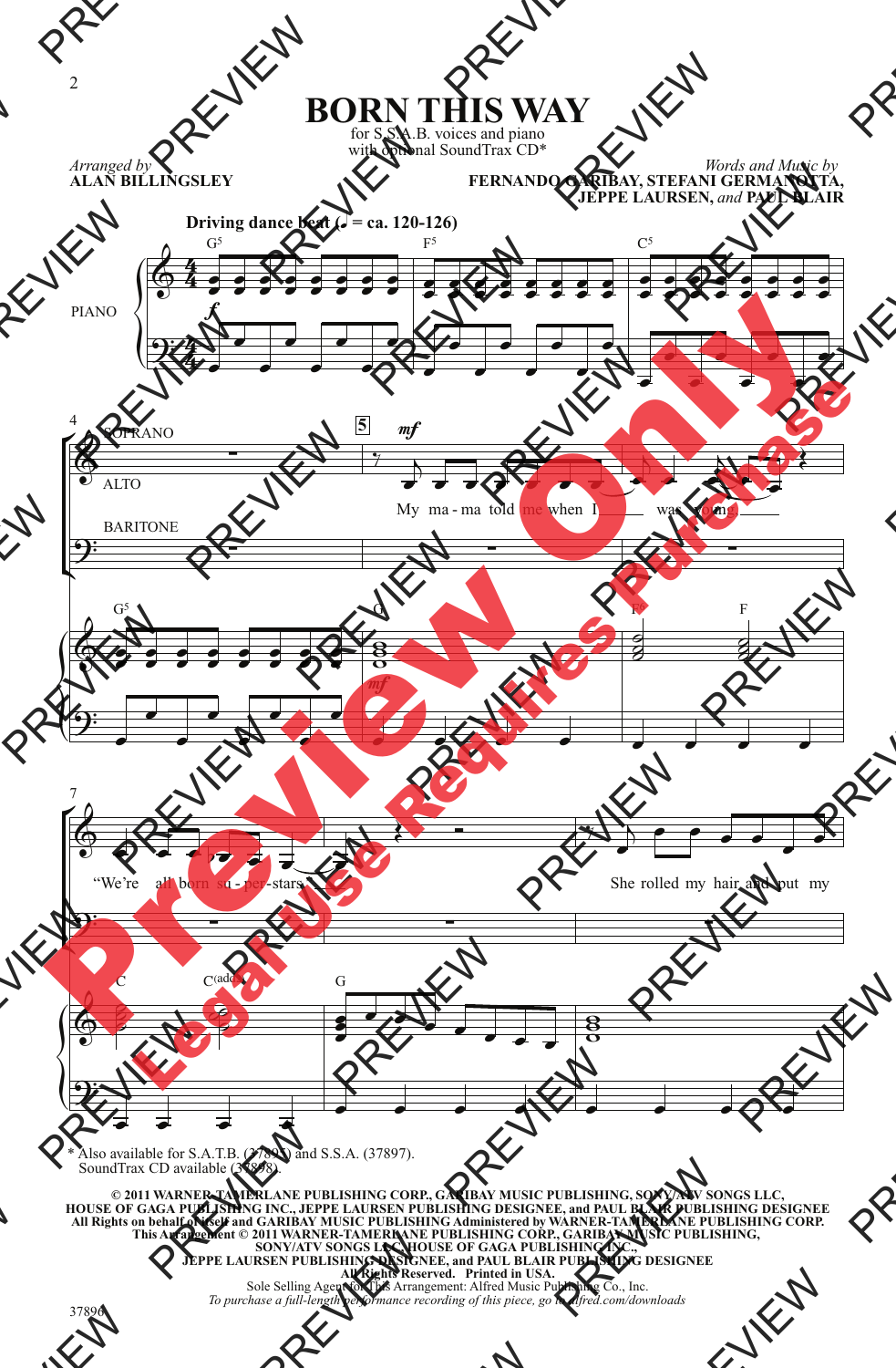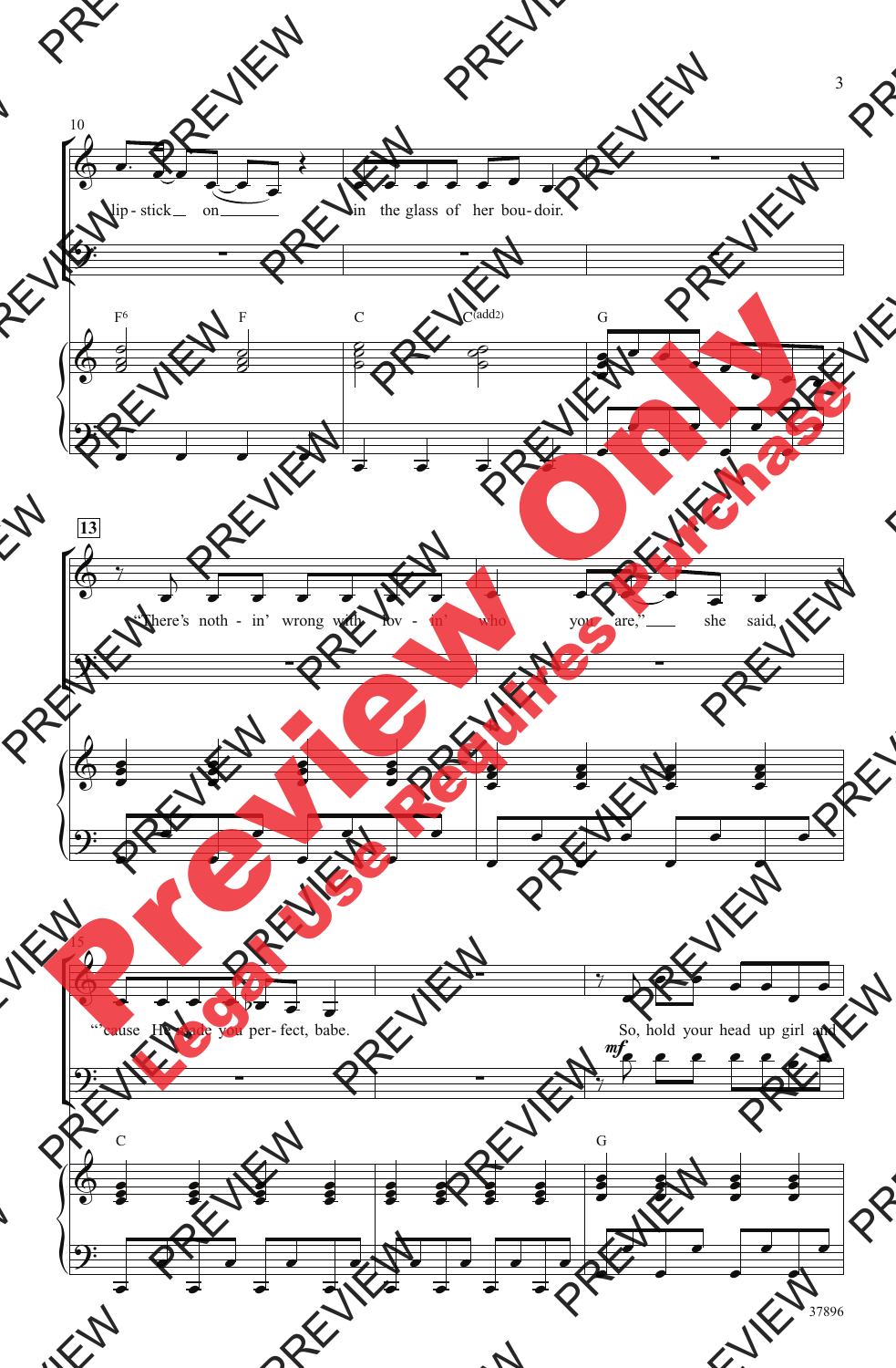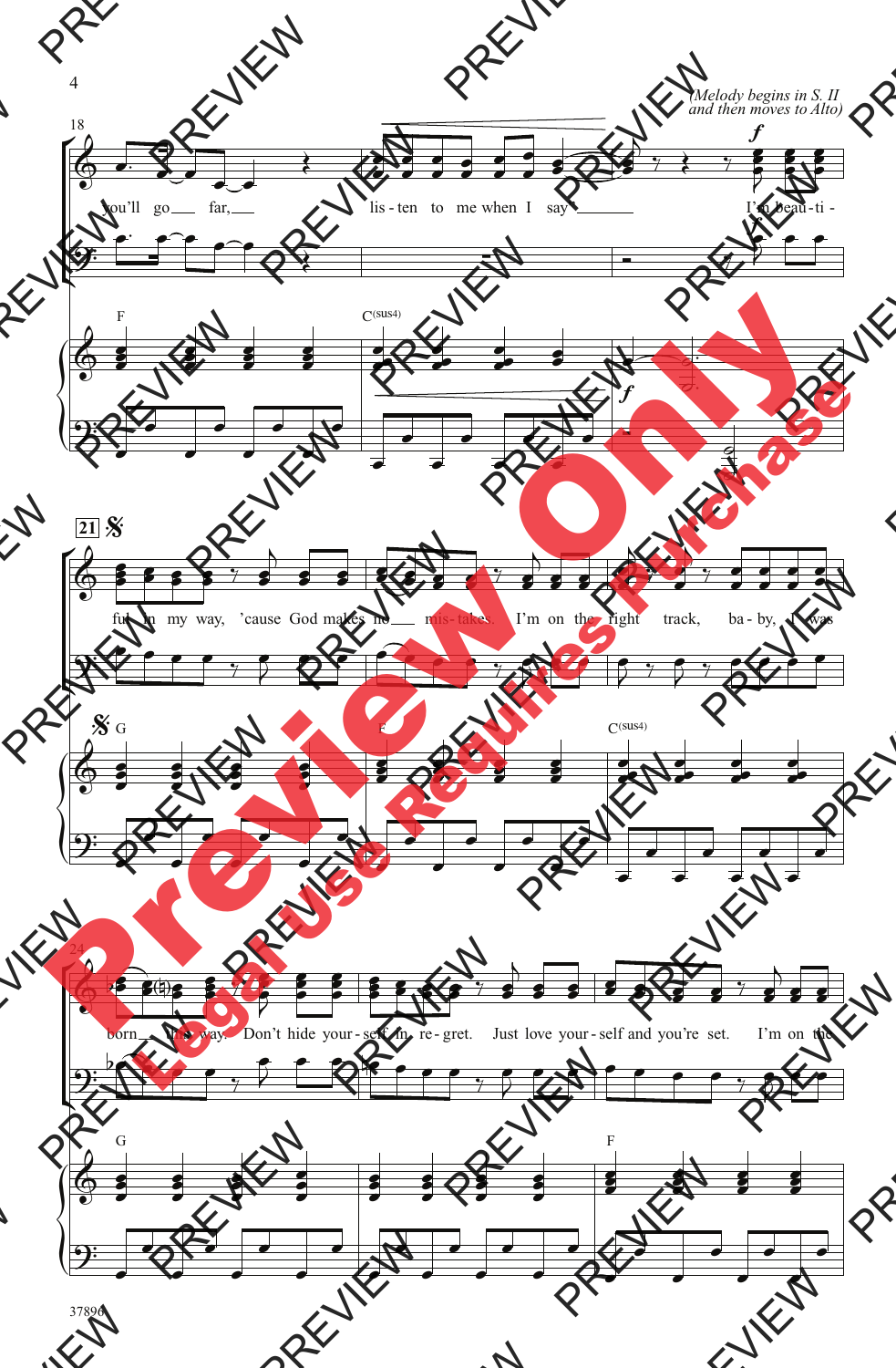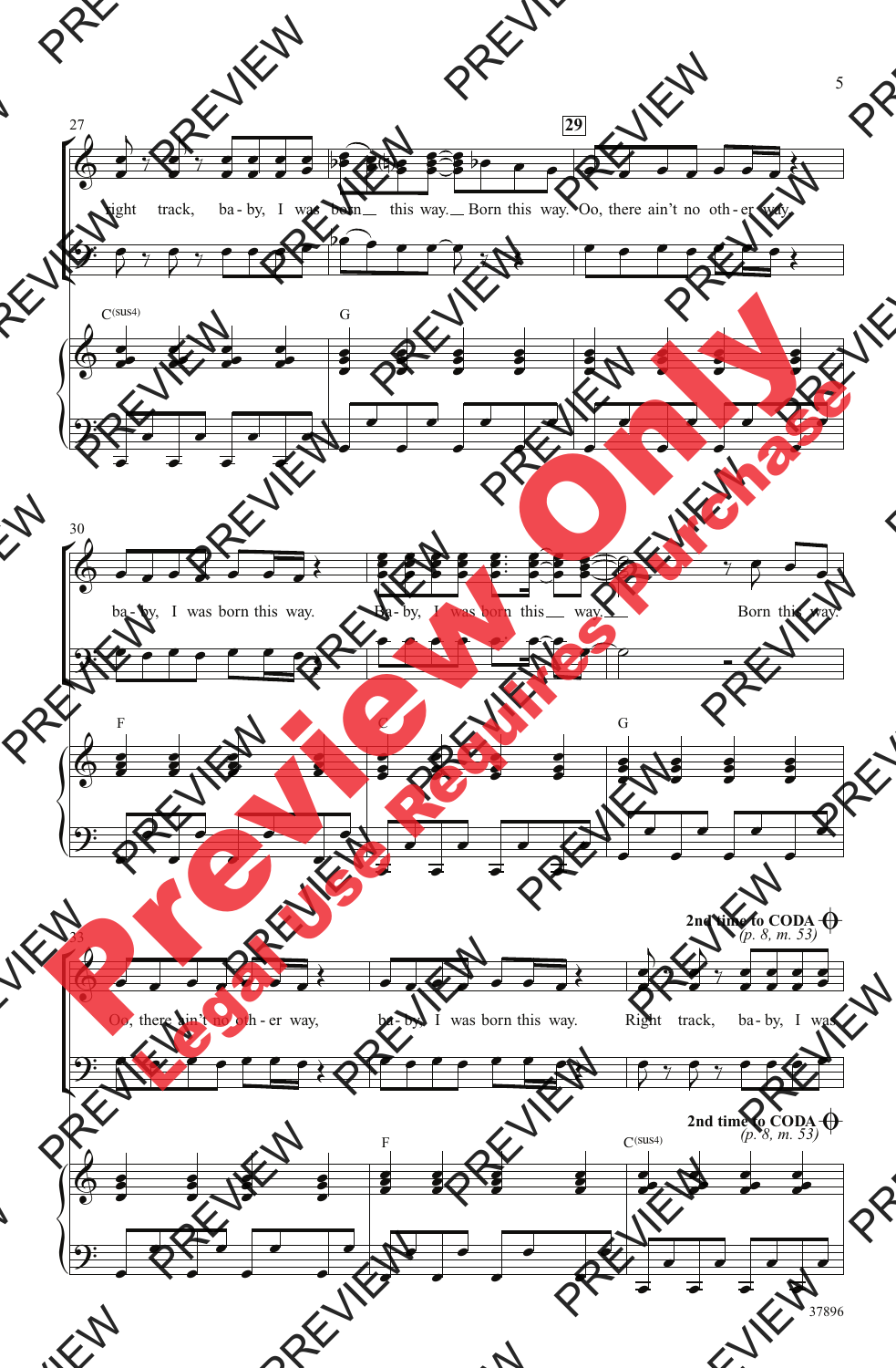

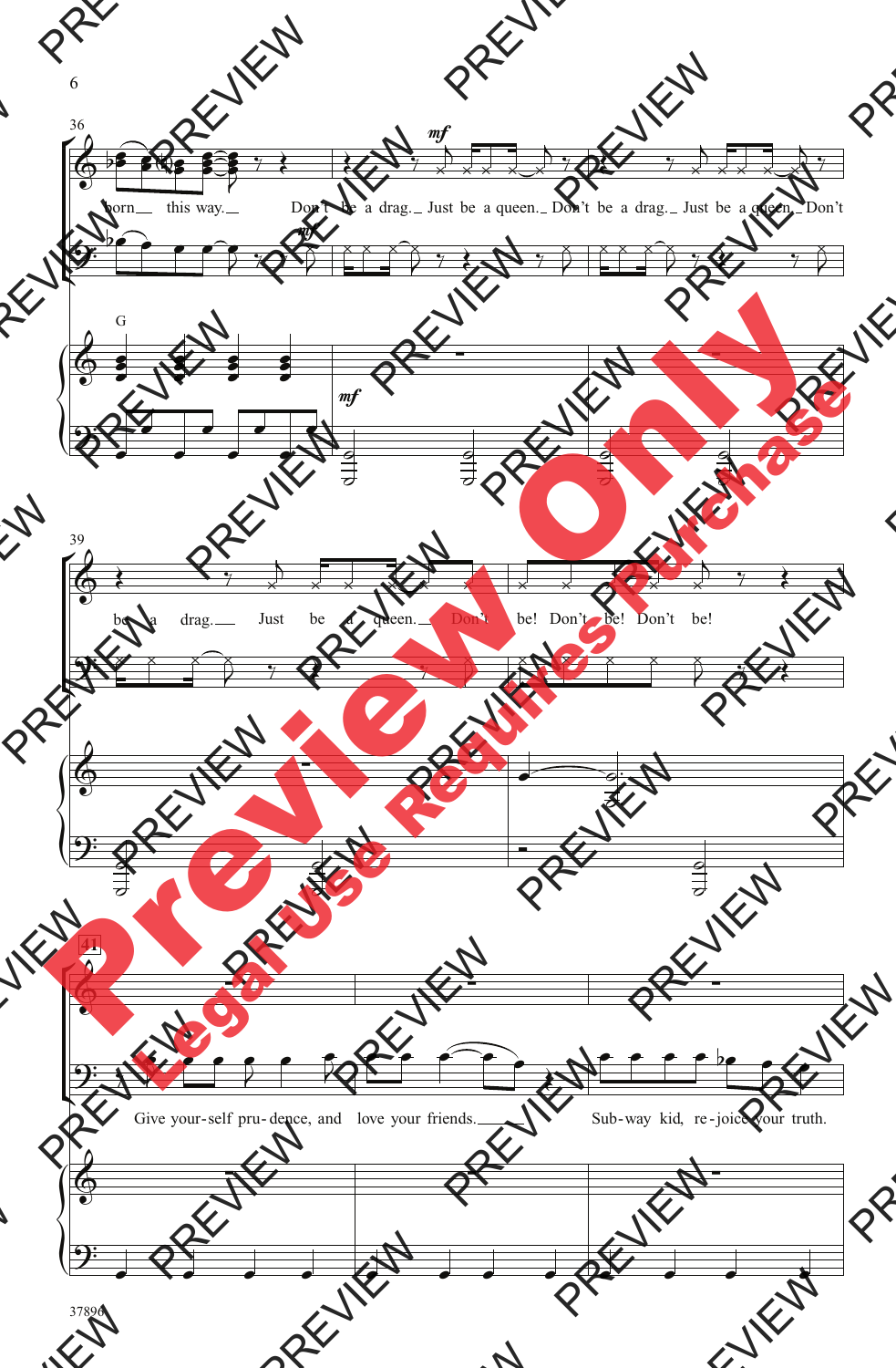

37896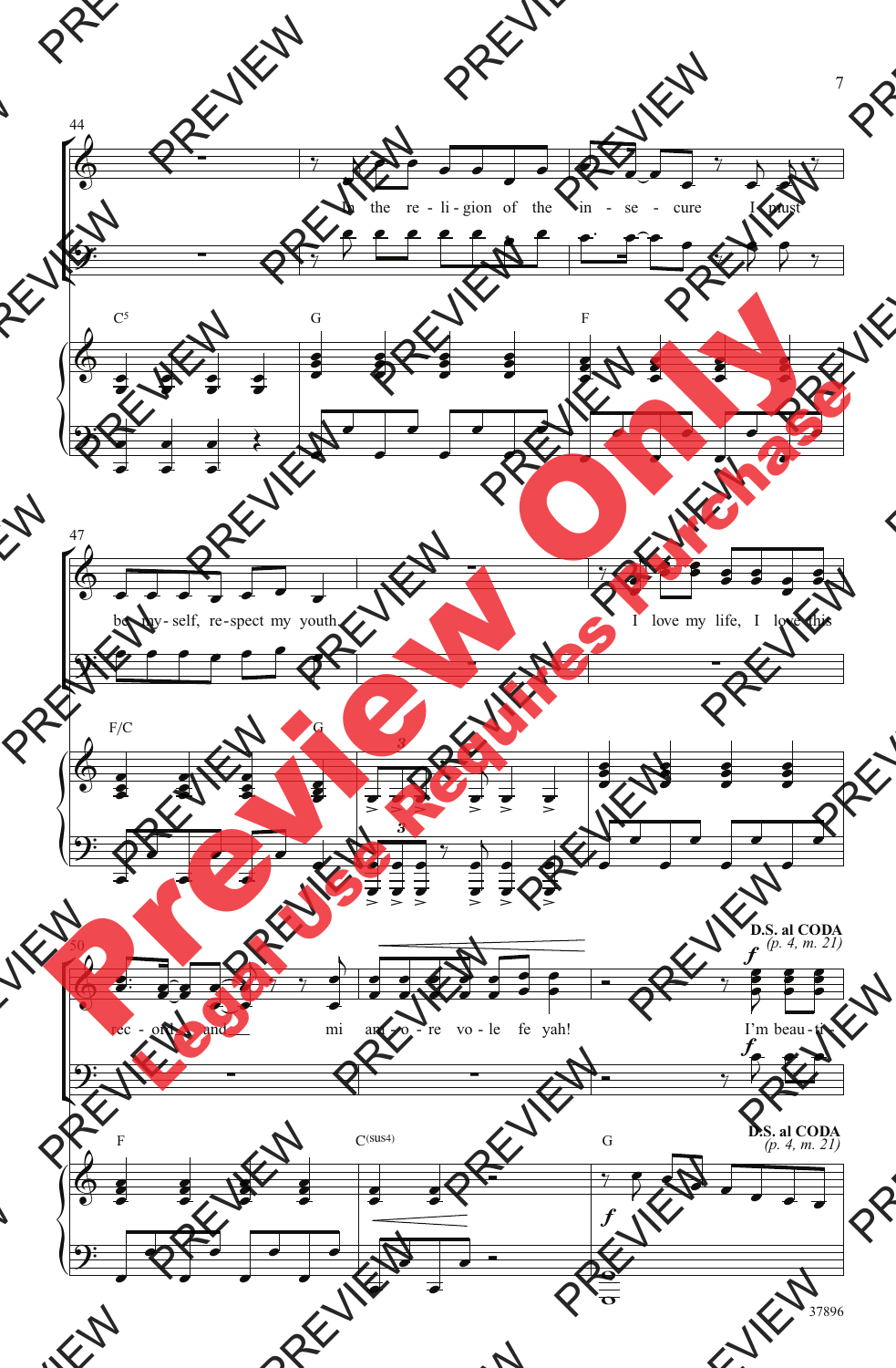

37896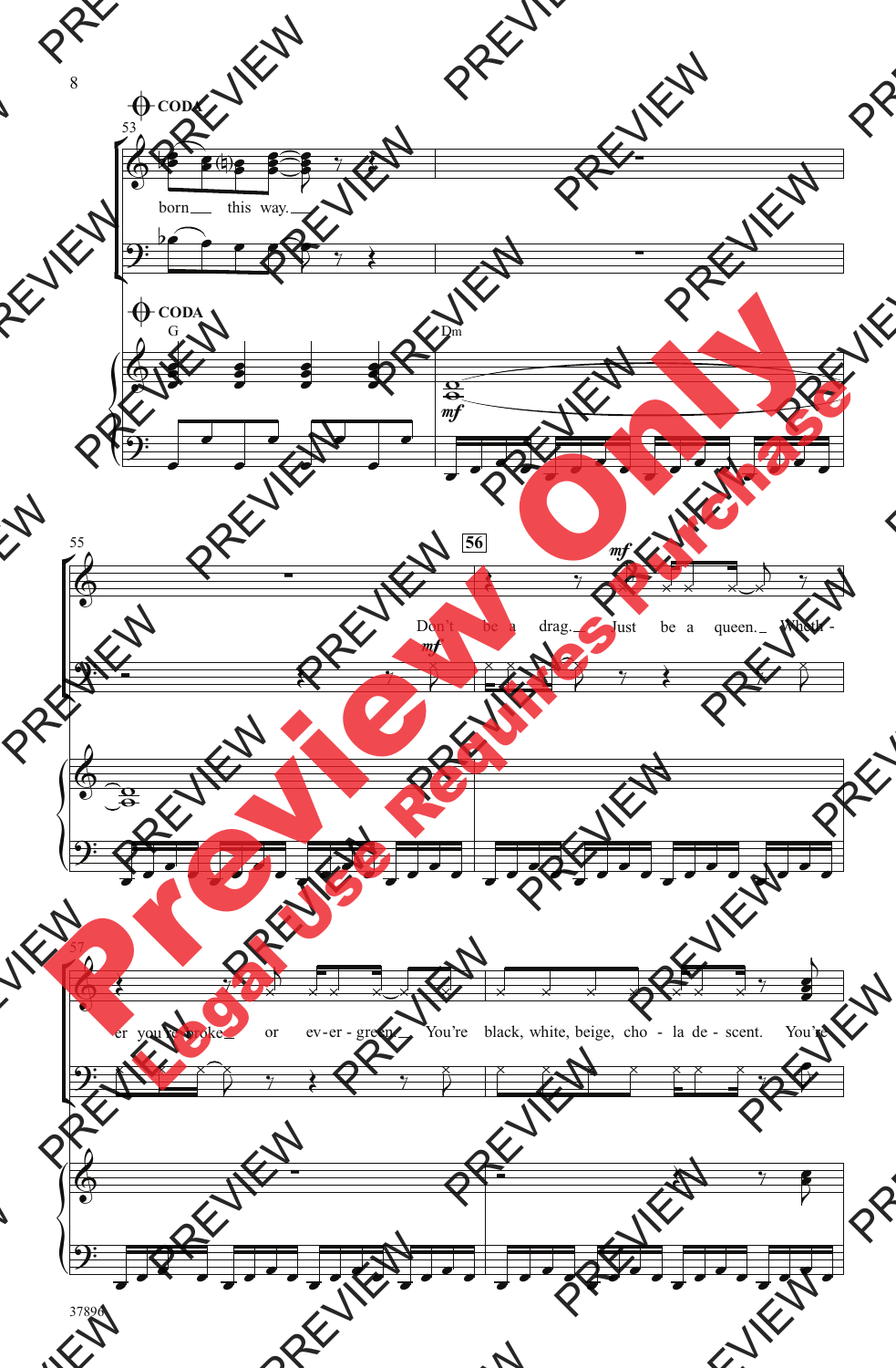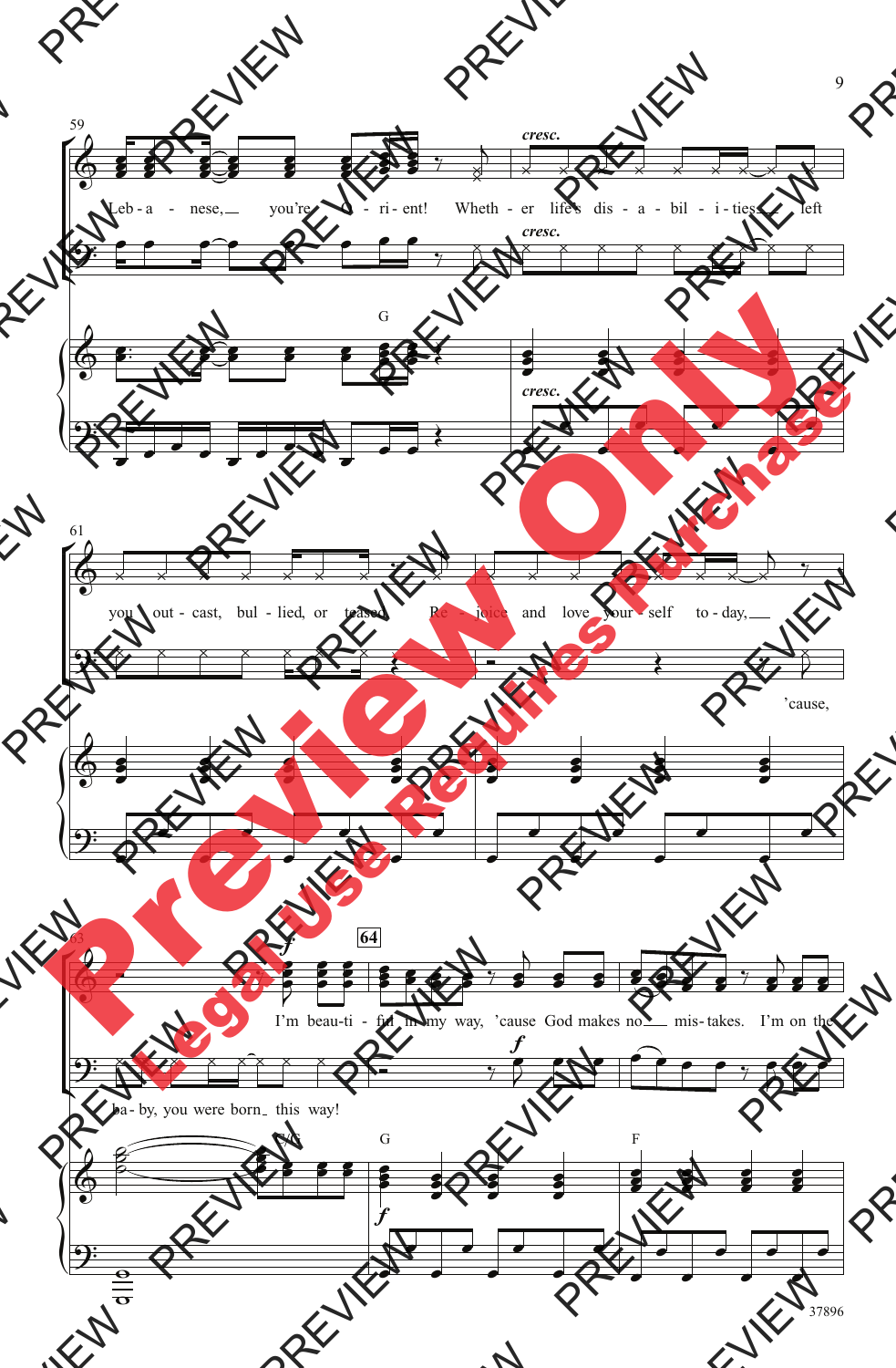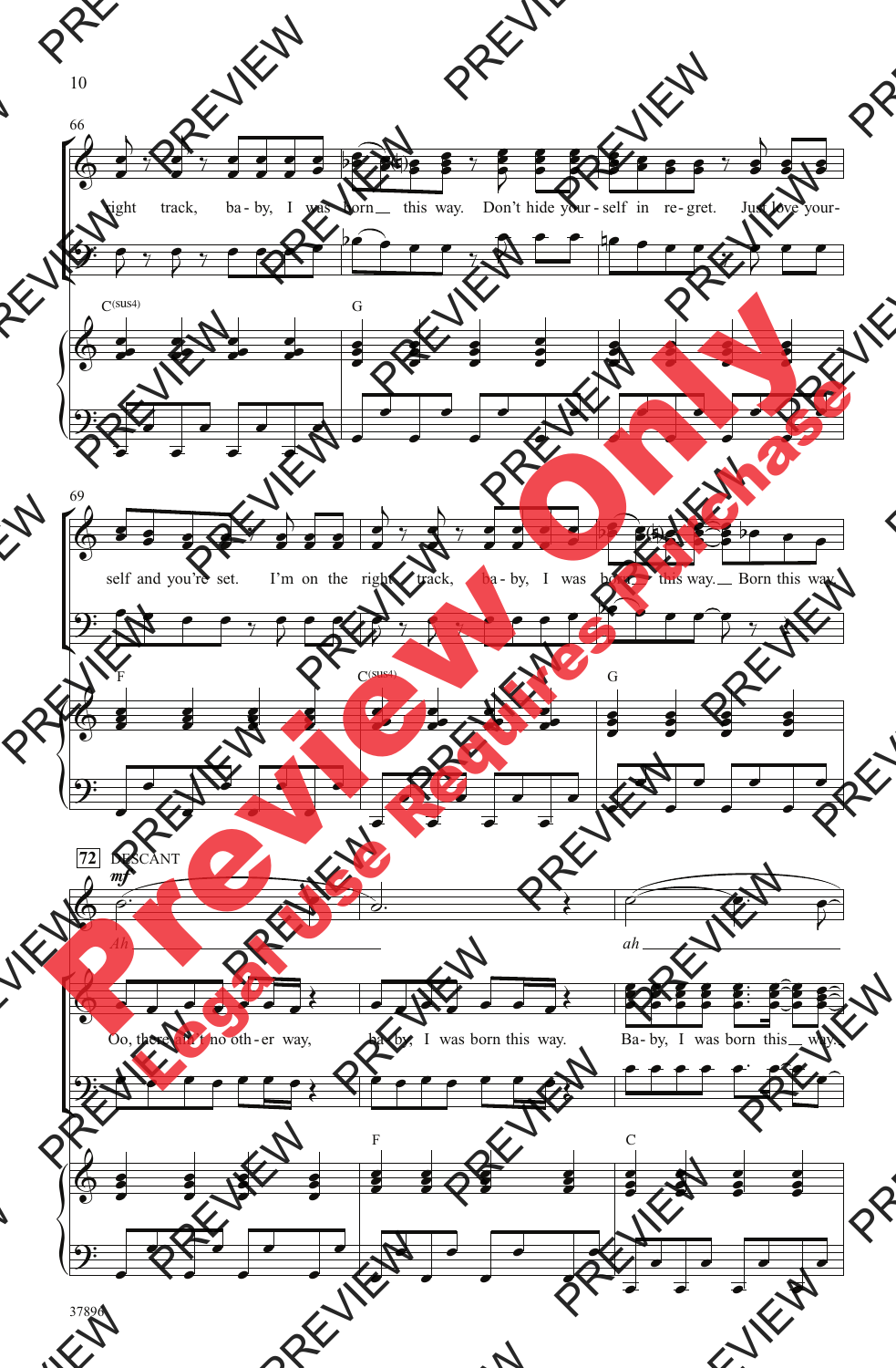